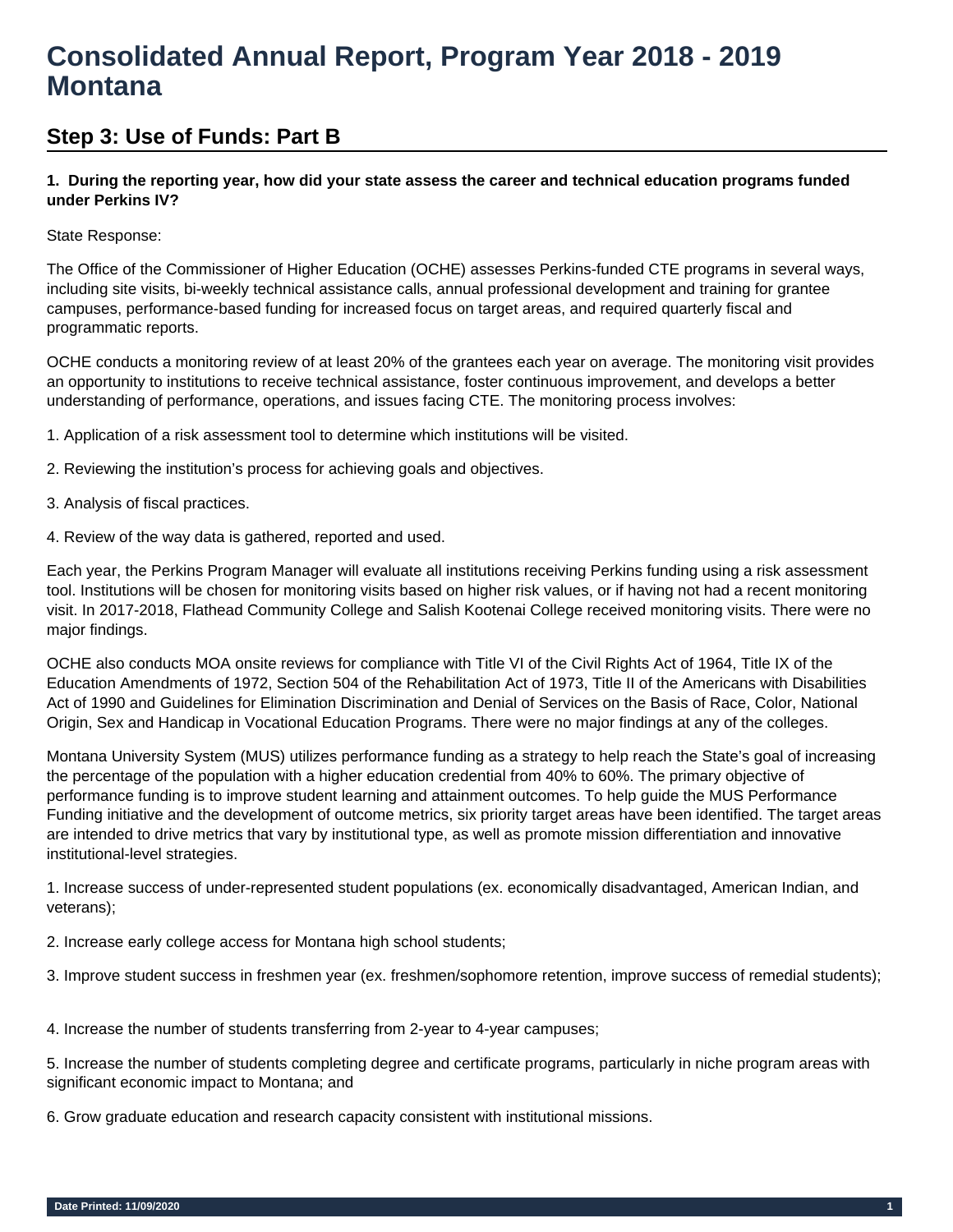There is special weighting in the allocation model of successes by specific access groups, specifically Pell-eligible students, American Indian students, non-traditional age students, and veterans. Weights will be determined in the design of the allocation model for completion and retention metrics for both undergraduate and graduate students.

#### Postsecondary:

Each college has Industry Advisory Committees, which monitor the course content for relevancy, effectiveness and proper scope. Several colleges have a Perkins Committee that will meet periodically to discuss activities, share information on best practices, and give advice about projects that will be effective.

All Perkins-funded campuses complete quarterly and annual reporting of activities and expenditures, as well as a review of previous grant-cycle programs prior to writing their grant application each year.

All the institutions that make up the Montana University System are required by Board Policy 303.3 to conduct internal reviews of their academic programs to ensure program quality and effective stewardship of resources. All programs listed in the MUS official degree and program inventory, except for certificates of 29 credits or less, must be reviewed at least once every seven years. The review schedules are filed with OCHE.

#### Secondary Response:

Every high school district receiving Perkins funds completes an 'End-of-Year' report before the new grant application is approved. All required accountability data is also submitted prior to new grant approval. The 'End-of-Year' report asks districts to review the prior year's Perkins expenditures and asks them to assess each CTE program as to the effectiveness of the monies spent. In addition to the district's self-evaluation, the secondary CTE State Program Specialists use the 'End-of-Year' report to identify areas of weakness in specific program areas. This gives Specialists specific information to help them determine what technical assistance they will give to assist our schools. On the state level, a high school-specific "report card" shows all Perkins core indicators of performance and how each high school compares to the state-negotiated goal and threshold target. A summary of the performance indicators is listed inside the grant application. The disaggregated data available to each school comes from the statewide student data system called "Achievement In Montana", or AIM. AIM data assists schools and our OPI CTE State Program staff in analyzing their data to make future decisions and improvements. The Perkins Purchasing Manual and other technical assistance documents are available on the Secondary CTE webpage to provide guidance to local districts on proper usage of Perkins funds. Secondary CTE State Program Specialists perform Perkins program reviews of up to 20% of districts each year on a rotating basis.

#### Postsecondary Response:

Each college is required to have Industry Advisory Committees, which monitor program and course content for relevancy, effectiveness and proper scope. Several colleges have a campus-wide Perkins Committee that will meet periodically to discuss activities, share information on best practices, and give advice about projects that will be effective.

All Perkins-funded campuses complete quarterly and annual reporting of activities and expenditures, as well as a review of previous grant-cycle programs prior to writing their grant application each year.

All the institutions that make up the Montana University System are required by Board Policy 303.3 to conduct internal reviews of their academic programs to ensure program quality and effective stewardship of resources. All programs listed in the MUS official degree and program inventory, except for certificates of 29 credits or less, must be reviewed at least once every seven years. The review schedules are filed with OCHE.

## **2. During the reporting year, how did your state develop, approve, or expand the use of technology in career and technical education?**

#### State Response: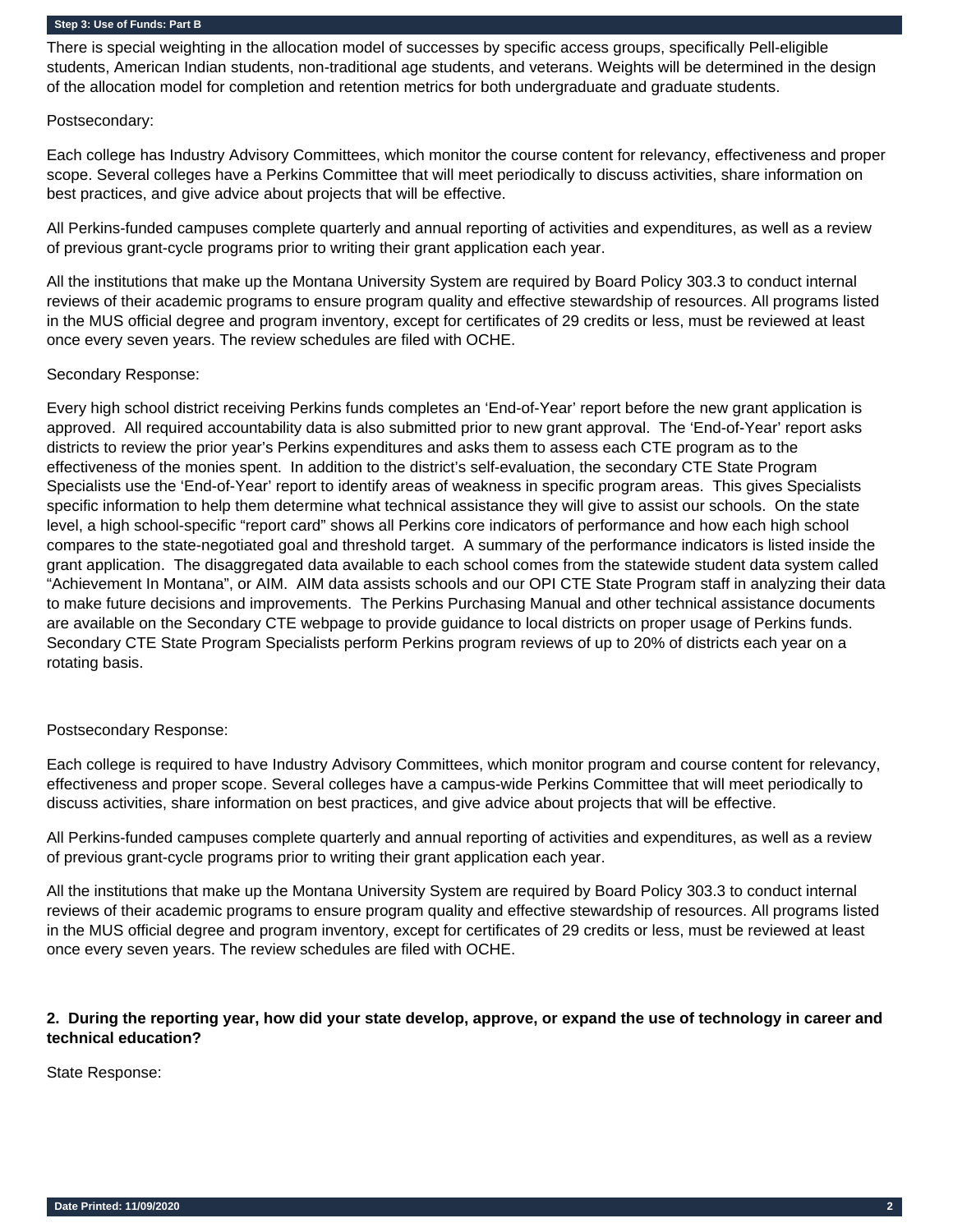The Office of the Commissioner of Higher Education used WebEx throughout the grant cycle to connect campuses and share best practices as well as provide professional development. Recognizing the value of dual enrollment in early engagement with postsecondary education, the state made concerted effort to improve access to students across the state via online. An online, course-request portal was maintained with secondary education partners.

Postsecondary Response:

City College hosted the CTE Symposium in September 2018 with a focus on technology (process plant and diesel), culture, and career opportunities. In February 2019 Perkins hosted "Promoting CTE Future Trends in Health Occupations" with a focus on biomedical technology where speakers from the Billings Career Center presented on surgical tech and biomedical careers and about shared facilities and partners with faculty and technology. Perkins also funded technology equipment for several programs, including: 15 laptop computers for Auto Collision and Repair students to use for estimating; a Nursing simulation lab; a Radiation Detector for Radiologic Technology; an iPad for the Perkins Coordinator for use on both campuses and at Perkins meetings, advisory meetings, and professional development. Perkins also funded professional development related to technology, such as Ultrasound Training Institute for faculty.

Dawson Community College purchased a Breed-n-Betsy to provide technology-based hands-on training for the animal science program and purchased a spectrometer to provide enhanced training in STEM programs.

Flathead Valley Community College purchased technology to enhance their Medical Laboratory Technology, Culinary Arts, Machining, Paramedicine Radiologic Technology, and Health Careers programs.

Gallatin College was able to expand CTE programs in Cyber Security utilizing Perkins funds. The CNC Machining and Design Drafting Program purchased a 3D printer so they can make prototyped machining fixtures, and Design Drafting will use the 3D printer to prototype their CAD designs.

Great Falls College MSU invested in technology improvements in several programs. The sim hospital, which is used by many health science programs, was outfitted with several sim manikins; the welding program purchased a plasma cutter and table; the respiratory therapy assistant program purchased a nasal cannula, percussion equipment and a ventilator; the physical therapy assistant program purchased some ultrasound units.

Montana State University-Northern used Perkins funding to purchase new technology in Diesel, Ag. Mechanics, Ag. Technologies, Plumbing, Electrical, Welding, and Nursing to keep up on the changing technologies in CTE fields.

Salish Kootenai College expanded the use of technology in several CTE programs. The Health Promotion Practices Program added a grants management course and a computer skills course to the program curriculum, with both courses conducted in a computer lab. The Highway Construction Training Program upgraded two simulators used to train heavy equipment operations students. The Career Services Department upgraded computers for student use in conducting career searches, filling out applications, creating resumes, and attending career preparation workshops.

University of Montana Western continues to promote the use of technology in all programs. During the past year there has been an increase in the number of students who access early childhood education coursework via online technologies and the glass program has received technology investments to improve safety and technical capabilities.

Missoula College purchased technology to support its Surgical Technology, Cyber Security, and Precision Machining programs.

#### Secondary Response:

The OPI continues to maintain websites and uses many different electronic methods to clearly communicate Perkins and CTE-related information with the secondary field. Our newest is the online statewide longitudinal education data system called 'Growth and Enhancement of Montana Students' or GEMS. In addition to general CTE and Perkins information, the e-mails communicated data collection requirements, submission of high school CTE Student Participation Reports (which are used to determine program approval), as well as an online link to complete an 'Intent to Apply' for Perkins monies for the coming year. School level report cards have now been moved to our website for LEA utilization and program review and improvement.

In 2018-2019, the OPI continued to utilize mass distribution e-mails and electronic monthly summaries to superintendents and those subscribed to the Perkins/CTE distribution list to provide up-to-the minute information regarding Perkins and CTE-related information.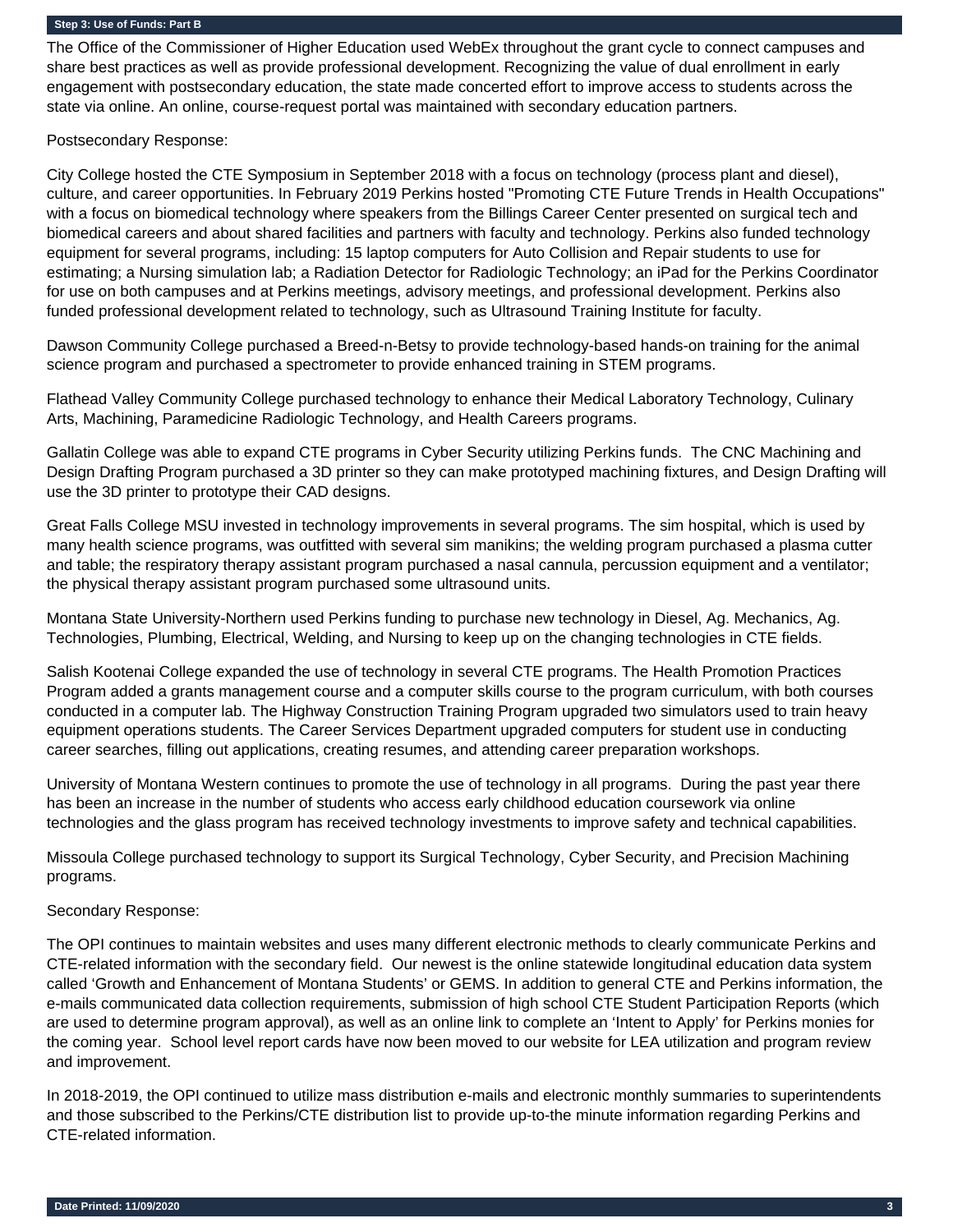Business Education Specialist Eric Swenson conducted three (3) one-day regional professional development workshops in July and August 2018 for Montana's secondary business educators. These workshops focused on accounting, financial literacy, investigative, and problem-solving strategies instructional strategies and resources for teaching forensic accounting utilizing classroom activities created by Polly Knutson, Assistant Professor at Lewis-Clark State College, along with materials from the American Institute of Certified Public Accountants. Additionally, participants explored college and career readiness opportunities and resources for use with students and parents from Reach Higher Montana and the Montana Career Information System. The workshops were held in Billings Kalispell (July 31), Helena (August 6), and Kalispell (August 8). In June 2019, 2019 edition of the Montana Business Education Summer Update was held in Helena at Helena College, June 24-26, 2019, which was held in partnership between the American Institute of Certified Public Accountants (AICPA) and the Montana Society of Certified Public Accountants to provide training for the APBP: Accounting Program for Building the Profession advanced accounting curriculum. The three-day event featured hands-on training of the curriculum including daily lesson plans and assignments, pre-written exams with answer keys, the curriculum textbook and PowerPoint presentations, and videos and webcasts. Attendees also received daily goodie bags and an HP 10bII+ financial calculator. A graduate-level credit was also available from MSU Billings in addition to OPI renewal units. The training, hosted by OPI Business Education Specialist Eric Swenson and Montana Society of CPAs' Executive Director Allen Lloyd, was conducted by Dr. Kimberly Swanson Church from the University of Missouri Kansas City and Glenda Eichman, a business educator at Manhattan High School in Manhattan, Kansas. Following the training, attendees were granted access to the free APBP: Accounting Program for Building the Profession curriculum for use in their classroom.

The Health Science Specialist Renee Erlandsen offered a two-week, online course through the OPI Learning Hub called, "Understanding Healthcare: An Introduction to Teaching Health Science". This course counts for 30 continuing education credits toward becoming certified to teach a health science pathway.

Agricultural Education worked on a few areas to expand our teachers use of technology; expanding on the Lab Aides Presentations in the previous year, this July we were able to secure some funding to assist ten teachers in Montana to become Curriculum for Agricultural Science Education (CASE) certified. This CASE curriculum utilizes series of labs and laboratory technology as well as helping to strengthen the teachers use of inquiry based learning and crosswalk English, Math and Science standards with our Agricultural Curriculum and strengthen our use of STEM as well. There was also a further continuation of developing a culture of safety within in the Agricultural Mechanics laboratory presented by Dr. Dustin Perry of Montana State University at the Montana Association of Agricultural Educators (MAAE) summer update in June. This year they focused on personal protective gear and testing technology. Dr. Perry also lead another workshop in July for a Trailer Building Workshop, where ten more teachers were able to spend a week learning how to design and construct four-wheel trailers and how to utilize teaching methods to do these same projects in various scopes with their students.

All CTE Teachers and administrators were also invited to attend regional workshops in February to look at CTE Manager System, and online record keeping system that would allow schools to better track their Work-based learning and give students a resume and portfolio. There were four workshops held across the state and presented by Roger Hanigriff from The Ag Experience Tracker company. Roger also worked with our agricultural teachers who had questions on AET systems that they use in their programs for tracking work-based learning.

Family & Consumer Sciences Education Specialist Megan Vincent organized and conducted a five-day class/professional development opportunity "Connect" in collaboration with MSU-Bozeman and Montana FCCLA for Montana's secondary Family & Consumer Sciences teachers. This workshop included instruction on incorporating technology purposefully into the classroom and the use of google classroom.

#### Industrial Trades and Technology Education

Highlands College in Butte, will host a Multi-Meter Training for instructors on May 6th and 7th. This was a 2-day training held on May 6th and 7th and will be at no cost to the teacher or school. This was an opportunity to learn the use of the Multimeter, receive industry certification, as well as earn OPI Renewal Units. Reserve your seat early to guarantee participation in this valuable professional development activity.

Although this is very common in industry, many small high school instructors have had limited access to learning the process. The goal is that all properly endorsed high school instructors become somewhat proficient in the process in order to prepare their students for industry.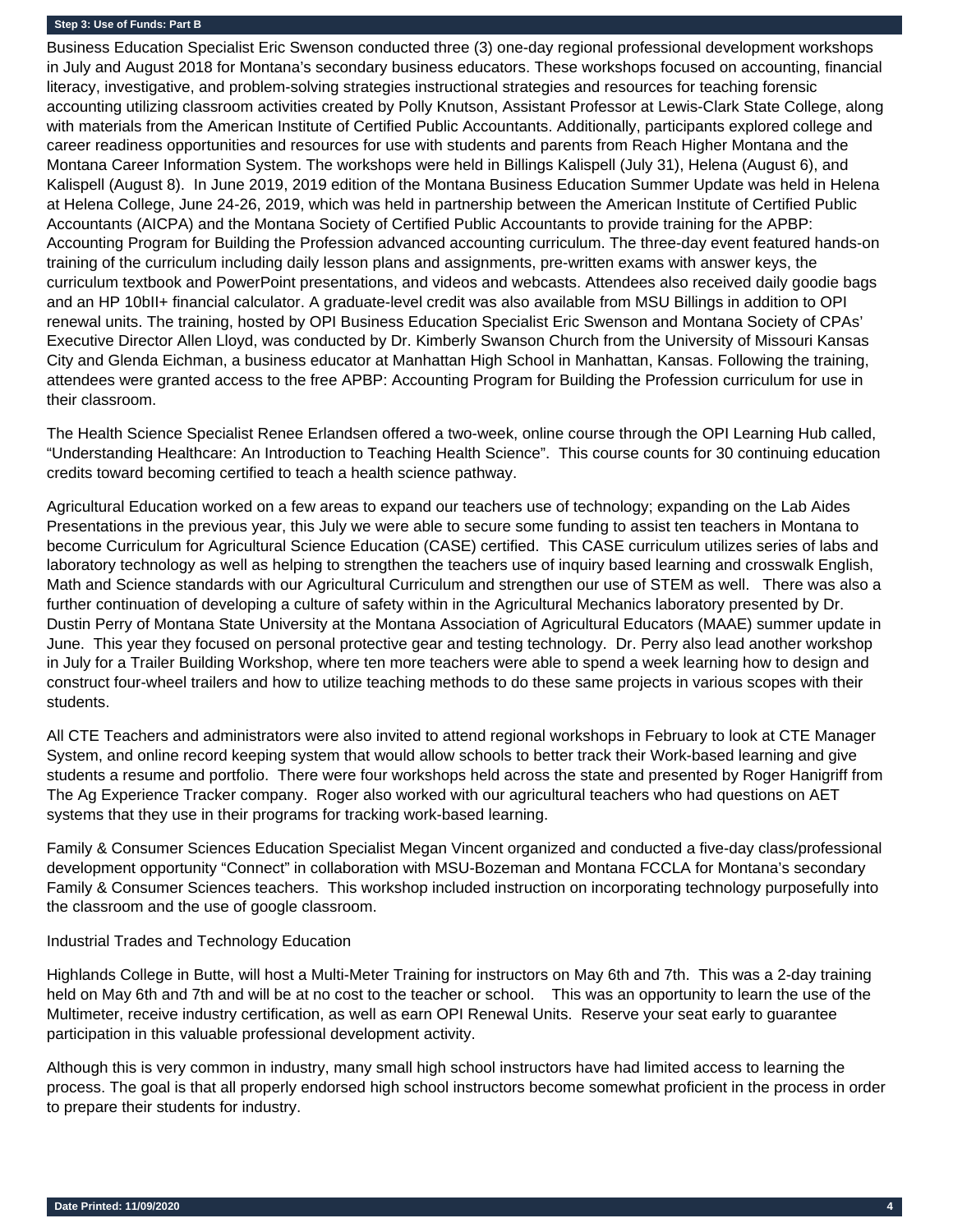In July, STEM educators took part in a five-day institute focused on how to manufacture guitar parts for their classroom or for the nationwide network of schools that are implementing the project. Modularized curriculum with assessments covered the content provided as part of the institute. The primary focus of the institute was the application of CNC technology as it relates to manufacturing guitar components. The participants took from this institute the modularized curriculum and a custom guitar body that they designed and fabricated. The additional parts necessary to complete the guitar were also provided.

This afforded teachers an opportunity to use advanced CNC technology that is commonly found in industry.

**3. During the reporting year, what professional development programs did your state offer, including providing comprehensive professional development (including initial teacher preparation) for career and technical education teachers, faculty, administrators, and career guidance and academic counselors at the secondary and postsecondary levels? On what topics?** 

#### State Response:

A Perkins Coordinator Training was held on October 29-30, 2018. The topics covered were: Perkins V Updates, State Plan Update, Montana Career Pathways and Dual Enrollment, Connection CTE Programs and Employability Skills, NGA and Work-Based Learning Initiatives, and Professional Development.

Campuses receiving a Montana Career Pathways grant attended a training held in Bozeman, Montana on April 12, 2019. Topics covered included an Overall Grant Discussion from 18-19 and Plans for 19-20, Professional Development and Teacher Trainings, Work-based Learning and Apprenticeships, Dual Enrollment, and Perkins V Update.

Biweekly technical assistance calls were held for both Montana Career Pathway and Perkins Coordinators.

#### Postsecondary Response:

At City College, Perkins funding provided Soft Skills training for faculty, staff and teachers. Additionally, Perkins funded Promoting CTE Future Trends in Health Occupations with administrator and faculty from the Billings School District as presenters.

The Gallatin College IT Program Director attended a Professional Development conference in Salt Lake, UT. Although Perkins did not pay for that training or travel it was an integral part of the new Cyber Security program. The Program Director attended "Test-Out" – a certification, lab and testing product that students can use in the classroom and in the lab.

Great Falls College MSU used Perkins funds to send 12 CTE faculty members and six administrators to professional development opportunities. No Perkins-funded programs were held on campus. CIT faculty attended Community College Cyber Summit and WASTC ICT educators conference; welding faculty attended ITW training; CIT faculty attended Teaching with Technology conference; Nursing faculty attended Nuts and Bolts Conference; faculty and administrators attended National Council for Workforce Education; Accounting faculty completed online Accounting Courses; Physical Therapy Assistant faculty attended Combined Sessions conference; Biology faculty attended Teaching Science w Case Studies; Dental Hygiene/Assisting faculty attended Dental Infection Control conference; Dental Hygiene program director attended ADEA conference.

Salish Kootenai College offered three on-campus professional development days for CTE teachers and staff. In 2018-2019, programs included an inservice on use of TracDat/Improve for tracking learning outcomes assessment. Ten CTE instructors attended a session on integration of AAOI concepts into their curricula. The Advanced Manufacturing instructor conducted a session for secondary CTE teachers ("shop" teachers) who are interested in teaching SolidWORKS as a dual enrollment course. Additionally, the Perkins project director at SKC attended ACTE Career Tech Vision, bringing back information for many CTE programs and resulting in planning and implementation of a new certification in Unmanned Aircraft Operations.

Dawson Community College offered Native American training over MEA MFT PIR days. Innovative Educators was offered to faculty on campus.

Flathead Valley Community College sent employees from the following departments to professional development: Medical Lab Technology, Welding, Commercial Driver's License, Culinary Arts, Nursing, Brewing, and Adult Education.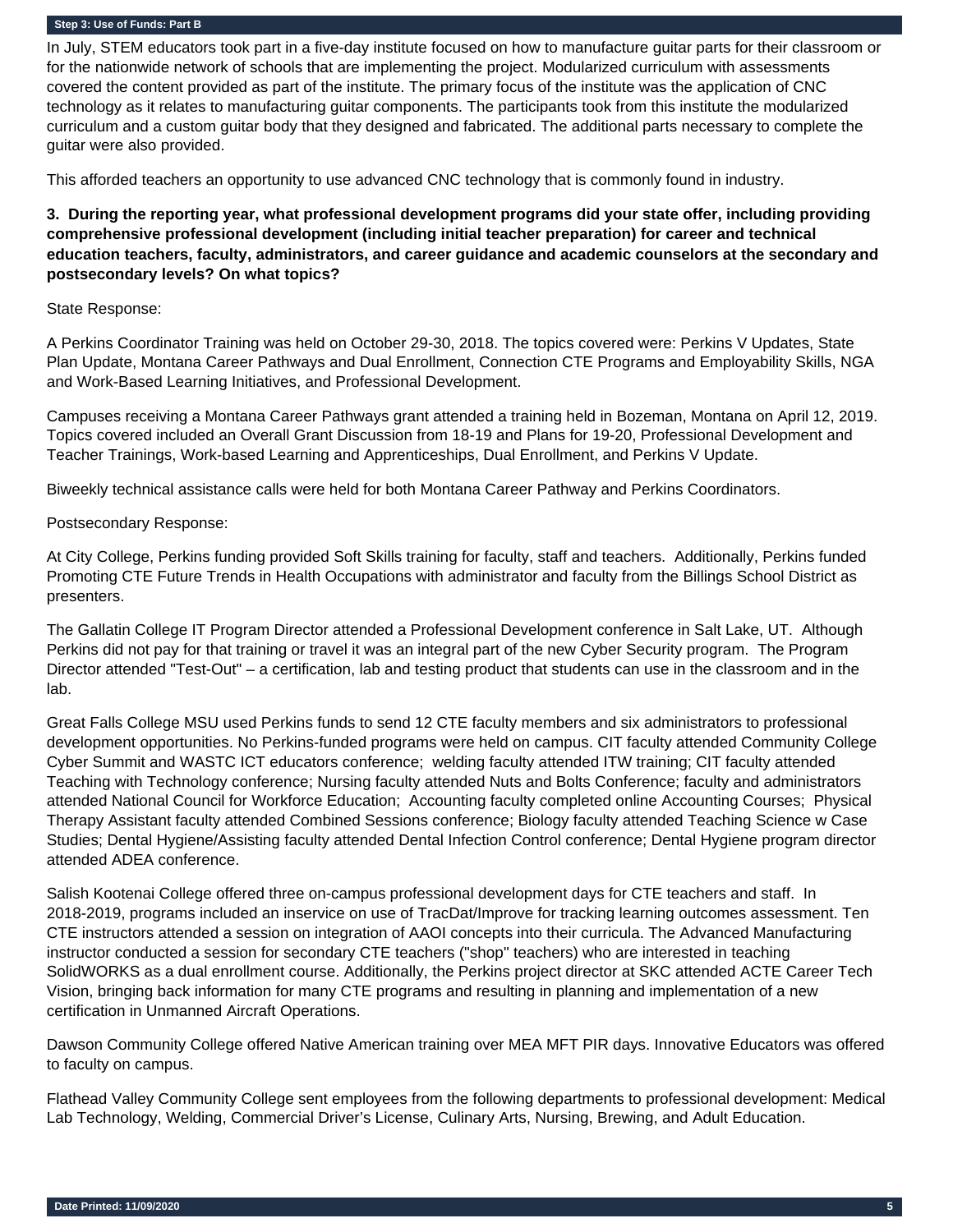The Missoula College director and Bitterroot College staff member (who will assist the director with Bitterroot schools) attended the National Alliance for Concurrent Enrollment Partnerships conferences and Montana ACTE for Professional Development. The Apprenticeship Liaison took a team of four faculty/staff to the National Community College Conference in Implementing Registered Apprenticeship Programs.

The Perkins Coordinator at Montana State University Northern attended the NACEP conference in San Antonio, Texas in November and the Region V ACTE meeting in Bozeman, Montana in April. A professional development presentation was given on TekNoXpo at the Region V meeting.

University of Montana Western offered many professional development programs for CTE teachers, faculty, administrators and counselors. Some of the professional development programs are designed and delivered by the campus. Other professional development programs are designed by partners who desire to academic credit.

#### Secondary Response:

On October 17, 2018, the 'New CTE Professionals Workshop' was held at the Billings Hotel and Convention Center. This free, one-day, professional development opportunity was designed specifically for CTE teachers in their first five years in the Montana CTE classroom. Topics of training included Perkins funding, State CTE funding, CTE advisory boards, professional development organizations, instructional strategies for the CTE classroom, relationship building with school and community, safety and liability in the CTE classroom, work-based learning, CTE and program-area standards and guidelines, and Career and Technical Student Organizations (CTSOs). A total of 56 CTE teachers, eight OPI CTE Staff, and six CTSO State Directors attended.

Business Education During summer 2018, three (3) regional professional development workshops were held for Montana' secondary and post-secondary business education professionals. Business Education Specialist Eric Swenson conducted three (3) one-day regional professional development workshops in July and August 2018 for Montana's secondary business educators. These workshops focused on accounting, financial literacy, investigative, and problem-solving strategies instructional strategies and resources for teaching forensic accounting utilizing classroom activities created by Polly Knutson, Assistant Professor at Lewis-Clark State College, along with materials from the American Institute of Certified Public Accountants. Additionally, participants explored college and career readiness opportunities and resources for use with students and parents from Reach Higher Montana and the Montana Career Information System. The workshops were held in Billings Kalispell (July 31), Helena (August 6), and Kalispell (August 8).

During the Business Professionals of America, Montana Association 2018 Fall Leadership Conference (October 7-8, 2018), Business Education Specialist Eric Swenson provided technical assistance and resources for new and veteran local chapter advisors regarding updates and additions to the Framework for Business Education in Montana, the Montana K-12 Course Codes and Descriptions Reference Manual for Business and Marketing Education, and details on the new statewide pathways as part of the transition from Big Sky Pathways to Montana Career Pathways. Details regarding CTE and business education professional development opportunities for the 2018-2019 school year were also provided.

On October 18, 2018, Business Education Specialist Eric Swenson presented information to Montana's business educators in attendance at the Montana Association of Career & Technical Education 2018 Fall Institute. Presented during the Montana Business Education Association's annual business meeting, information provided included updates and information for the Montana Business Education Curriculum Resources Binder and information regarding Montana CTE Funding & Career Pathways, Perkins & Advisory Committees, and Professional Development Opportunities.

During the Fall 2018 semester, Business Education Specialist Eric Swenson provided training and instructional support to the students of the business education teacher preparation program at the University of Montana Western in Dillon. Some the topics covered included principles and philosophies of career and technical education, business education curriculum development and resources, developing Montana Career Pathways, using the web-based career guidance system Montana Career Information System (MCIS), advising a Business Professionals of America or DECA chapter, and the importance of membership and active participation in professional organizations.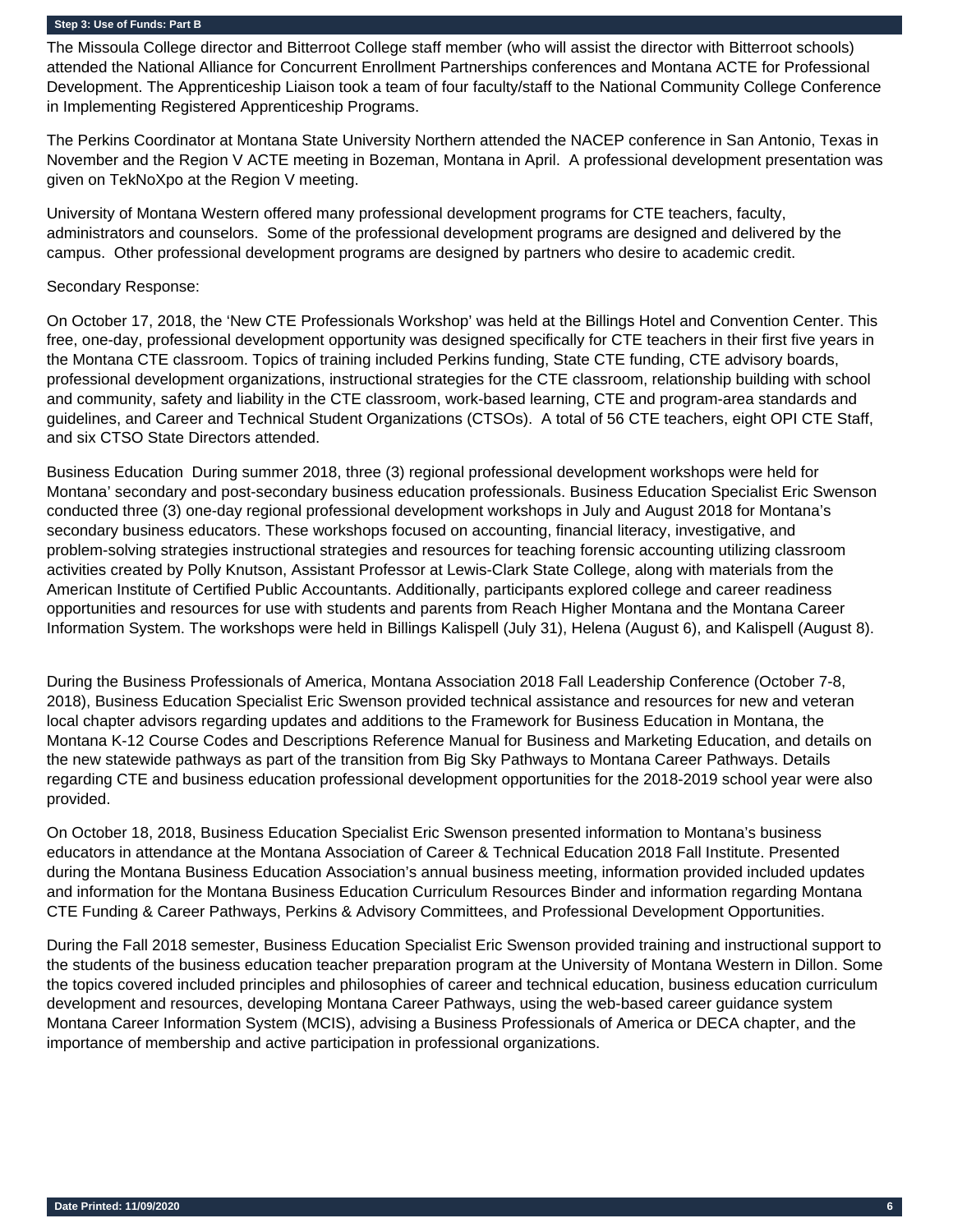During the ACTE Region V 2019, held April 17-20 in Bozeman, Business Education Specialist Eric Swenson presented a professional development session titled 'No Shoes, No Shirt . . . No Dice??? Active Learning Tools from the Dollar Store and Your Junk Drawer'. In the workshop, attendees gained hands-on experience in implementing and participating in some active learning tools for the business education curriculum. All activities could be developed using games, office supplies, toys, and tools teaches may already have in their classroom or in storage—either at home or school. Participants gained the knowledge and skills to develop active learning tools; received resources to incorporate active learning tools into a variety of business education curricula; shared ideas for implementing the various active learning tools; and gained strategies to enhance their level of instruction and student interaction through using and adapting the active learning tools presented.

In June 2019, 2019 edition of the Montana Business Education Summer Update was held in Helena at Helena College, June 24-26, 2019, which was held in partnership between the American Institute of Certified Public Accountants (AICPA) and the Montana Society of Certified Public Accountants to provide training for the APBP: Accounting Program for Building the Profession advanced accounting curriculum. The three-day event featured hands-on training of the curriculum including daily lesson plans and assignments, pre-written exams with answer keys, the curriculum textbook and PowerPoint presentations, and videos and webcasts. Attendees also received daily goodie bags and an HP 10bII+ financial calculator. A graduate-level credit was also available from MSU Billings in addition to OPI renewal units. The training, hosted by OPI Business Education Specialist Eric Swenson and Montana Society of CPAs' Executive Director Allen Lloyd, was conducted by Dr. Kimberly Swanson Church from the University of Missouri Kansas City and Glenda Eichman, a business educator at Manhattan High School in Manhattan, Kansas. Following the training, attendees were granted access to the free APBP: Accounting Program for Building the Profession curriculum for use in their classroom.

#### Agriculture Education

At the beginning of the school year there are eight regional workshops held at various schools across Montana that our Agricultural Teachers attend. During these District Leadership Schools (DLS) the Agricultural Specialist has two hours to work with the CTSO Advisor and other partners to share important information for the year as well as any CTSO or OPI updates that teachers need to be made aware of. The specialist shared information on identifying homeless students, Perkins funding, Advancing Ag Ed funds, State Vo-Ed Funding, National Quality Program Standards, sequential course coding, Montana Career Pathways as well as proper teacher endorsements. During the fall Montana Association of Career and Technical Educators (MACTE) Conference Agricultural Education had its own professional development path. The topics covered in this path included: Youth Entrepreneurship Curriculum, Grant Writing and some of our teachers opted to attend the Technology Education programing for Math and Fire, using Technical Math to design a fire pit and Welding Technology to construct it.

There are two meetings held throughout the year one in January and one in May that also allowed the agricultural specialist to provide some brief updates to the field on funding, data reporting, deadlines and pathways. This also provides a time to promote professional development opportunities for the upcoming spring and summer.

In June the Agricultural Education Summer Update is a collaborative effort for professional development between the Office of Public Instruction, Montana State University, and the Montana Association of Agricultural Educators. This four-day workshop was held at Lewistown, MT. There were workshops on Work-Based Learning for All, updates and resources from National FFA, Career Development Training, Safety Initiative on Farm Machinery, and a Department of Livestock presentation on Brand Identification and career opportunities within the DOL. Teachers who attended were also given a Lab Aides Kit on spread of animal diseases since this year's Professional Development topic was Animal Science, the funds for these kits were secured through Advancing Ag Ed funding.

Along with professional development for current teachers, the agricultural specialist provides some training and works closely with the teacher preparation program at Montana State University. Presenting topics throughout both semesters on Montana Career Pathways, course sequencing, funding opportunities, and teacher licensure.

#### Family & Consumer Sciences Education

In August 2018, Family & Consumer Sciences (FCS) Education Specialist Megan Vincent organized and conducted three day-long workshops around the state titled, "Partnering with Post-Secondary" in Glendive, Kalispell, and Helena. The 'meet the teachers where they are' model works well in our physically large state, and teachers are eager to participate. Topics covered during these updates included Montana FCS & CTE Updates, FCS Resources, Dual Enrollment and post-secondary content updates, Farm to School Connections, Mental Health resources, and Best Practices.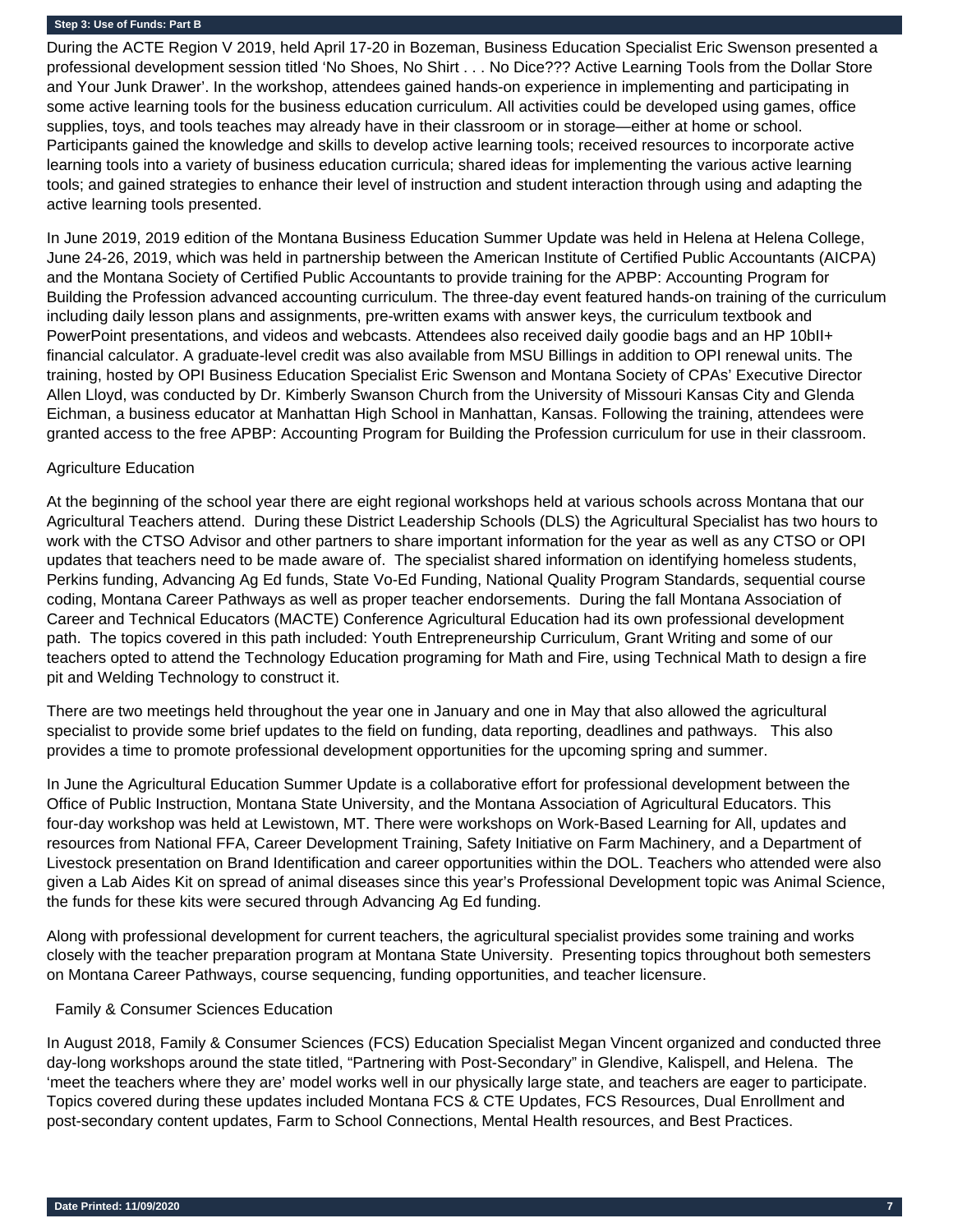In October 2018, FCS Education Specialist Megan Vincent presented an OPI update to all FCS teachers in attendance at the Montana Association of Career & Technical Education Fall Institute, which included important deadlines, updates and resources.

In December 2018, Family & Consumer Sciences (FCS) Education Specialist Megan Vincent presented a professional development session for the Family & Consumer Sciences teacher preparation program students at Montana State University. The session included information pertaining to school funding, meeting local, state and national standards, national level FCS work, program promotion, advocacy and ProStart.

In March 2019, Family & Consumer Sciences (FCS) Education Specialist Megan Vincent presented a professional development session for the Family & Consumer Sciences teacher preparation program students at Montana State University. The session included information pertaining to FCCLA, finding jobs, CTE & FCS funding and the Say Yes to FCS initiative.

In April 2018, the Family & Consumer Sciences Specialist Megan Vincent presented an OPI Update on current OPI/FCS/CTE updates in Montana for FCS professionals at the annual Montana Association of Family & Consumer Sciences conference.

During the month of June 2019, Family & Consumer Sciences Education Specialist Megan Vincent organized and conducted a five-day professional development conference "Connect" in collaboration with Montana State University-Bozeman and Montana Family, Career and Community Leaders of America for Montana's secondary Family & Consumer Sciences teachers. This class focused on enhancing professional practice, collaborative work time, and course development within a participant chosen pathway focus. Topics covered during the week include high quality FCS programs, curriculum decisions based on the well-being model, ServSafe Manager Training and exam, FCS Body of Knowledge, the 'career' in Career & Technical Education, curriculum priority setting, making learning magical, digital tools in formal assessment, sketchnoting, social media connects for extended professional development, virtual field trips, unpacking national standards, FCCLA national programs, assessment tools, middle school career connections and EverFi, resource exploration, teaching knife skills, syllabus training, FCCLA as co-curricular, managing the unexpected in the classroom, and Montana Career Pathways. Speakers included the conference organizers as well as university faculty members, FCS professionals, and business/industry experts.

#### Health Science Education

Initial teacher preparation in health science is offered through a two-week online course and hospital externship offered every summer. Professional development for health science teachers was offered in conjunction with our HOSA-Future Health Professionals Fall Conference. Starla Ewan, a national trainer on lesson plans in anatomy and physiology, worked with teachers on creative ways to help students understand and internalize body systems and medical terminology. Teachers were also provided with step by step guidance regarding rigorous MT Career Pathways implementation.

The majority of our health science teachers are also HOSA-Future Health Professionals Advisors and they had the opportunity to participate in a series of educational symposiums held at State Leadership Conference and additional professional development was offered at the HOSA International Leadership Conference.

Biomedical Science teachers participated in Biomedical Research Partners Workshop at the University of Montana, for the purpose of immersing biomedical science teachers in cutting edge research labs studying traumatic brain injury, dementia/epilepsy, brain functioning after a stroke, pharmacology using synthetic compounds, and research poster presentation judging for biomedical science seniors at Big Sky high school.

#### Industrial, Trades, and Technology Education

Industrial trades and Technology Education Specialist Don Michalsky, assisted in planning, attended, advertised, supported, and in some cases helped to facilitate Professional Development Activities at the State SkillsUSA Leadership and Skills Conference in April 2019, where proposed updated changes within the conference were introduced, along with possible upcoming Professional Development activities.

Professional Development Workshops were offered for students and teachers at the state conference and were scheduled at times that would be the most compatible with the conference schedule.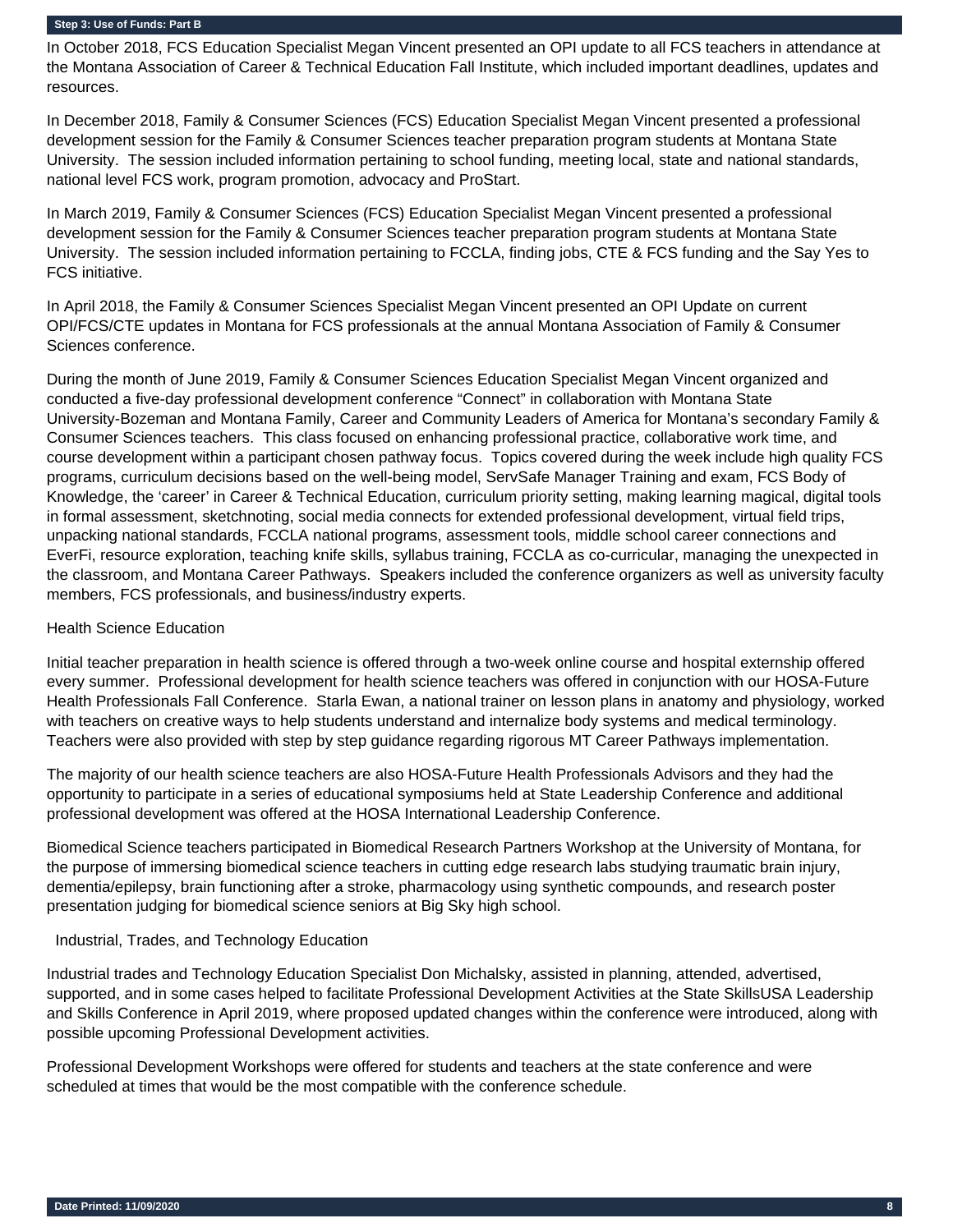At the National SkillsUSA Leadership and Skills Conference, Louisville, KY, June 2019, numerous Professional Development opportunities were available including over 60 mini-sessions provided by business and industry. These sessions were made available to teachers, parents, chaperones, as well as students. Some of the newest learning and testing simulators were also available to experience on-site.

June 2018, a 16-hour MasterCam professional development workshop for teachers was held in conjunction with Northwest Technical Products. Teachers learned Computer Aided Design (CAD), Computer Aided Manufacturing (CAM), and Computer Numerical Control Machining (CNC) using the latest manufacturing processes while developing a manufacturing unit that could be implemented within their own programs. 2D and 3D machining processes were covered using the CNC mill, with emphasis on creating high speed tool-paths.

 A three-day Precision Measurement training was again offered and open to teachers and students in the July 2019. Industry Certificates were issued to those attendees achieving a minimum score of 90%.

Due to the lack of availability to access in-state coursework that could be used to satisfy the Class 4 Career and Technical Teaching License renewal, especially the "Curriculum and Instruction in Career and Technical Education, and Teacher Safety & Liability, Highlands College, in conjunction with Industrial Trades and Technology Specialist Don Michalsky, offered an 8-hour session on Wednesday, May 8, 2019. This course has been identified as meeting this section of the specific renewal requirement for a Class 4 A, B, or C, Career and Technical Teaching License, as stated in ARM 10.57.420. This course followed the 2 days of Multimeter Training at Highlands College, and was offered in conjunction with or separately.

The Montana Association for Career and Technical Education (Montana ACTE) held an institute in October of 2019 in Billings. The institute, entitled "CTE: Strengthening Quality Programs" focused on strengthening CTE programing and supporting best practices in CTE. Keynotes and primary sessions focused on the value of CTE and communicating ideas powerfully. Approximately 172 career and technical educators were served representing FCS, industrial technology, business and marketing, agriculture, career counselors, health sciences and administration.

## **4. During the reporting year, how did your state provide preparation for non-traditional fields in current and emerging professions, and other activities that expose students, including special populations, to high skill, high wage occupations?**

Postsecondary Response:

At City College, Perkins funding provided advising for male students in Nursing and Radiologic Technology and advising to female students in Welding, Fire Science, and Process Plant Technology.

Gallatin College offered a Women in the Trades day. 3 women attended the Saturday session. The Trades presented were welding, IT, Machining, and construction trades. Industry Partners also attended.

The Trades Department and Lifelong Learning at Great Falls College MSU worked with the Great Falls Development Authority and Montana Dept. of Labor and Industry to hold the WANTO event to expose women to career opportunities in the trades. Five employers participated; fifty-two women registered. The event featured opportunities to meet with employers and to tour work sites.

Salish Kootenai College conducted a Career Exploration Day open to all area high school students who are exposed to career opportunities in health care, natural resources management, education, and computer-related fields.

Dawson Community College offered a welding competition was held and open to all types of students. Campus open houses were held that includes information about welding and corrosion technology, as well as others.

Montana State University Northern hosted TekNoXpo which allows high school students to pick a track and try programs in the COTS and Nursing. 5 females participated in diesel, ag. mech, auto, welding, plumbing, electrical and ag. technology. 4 males participated in nursing. MSUN also hosted a WANTO (Women's Apprenticeships & Nontraditional Occupations Act) event for high school females to learn about the plumbing trade.

University of Montana Western did provide activities that expose students to non-traditional fields; however, the campus activities did not target underrepresented groups within a given field. That type of recruitment happened more within specific programs attempts to serve discrete target populations (e.g., Native Americans and non-traditional aged women in early childhood and elementary education).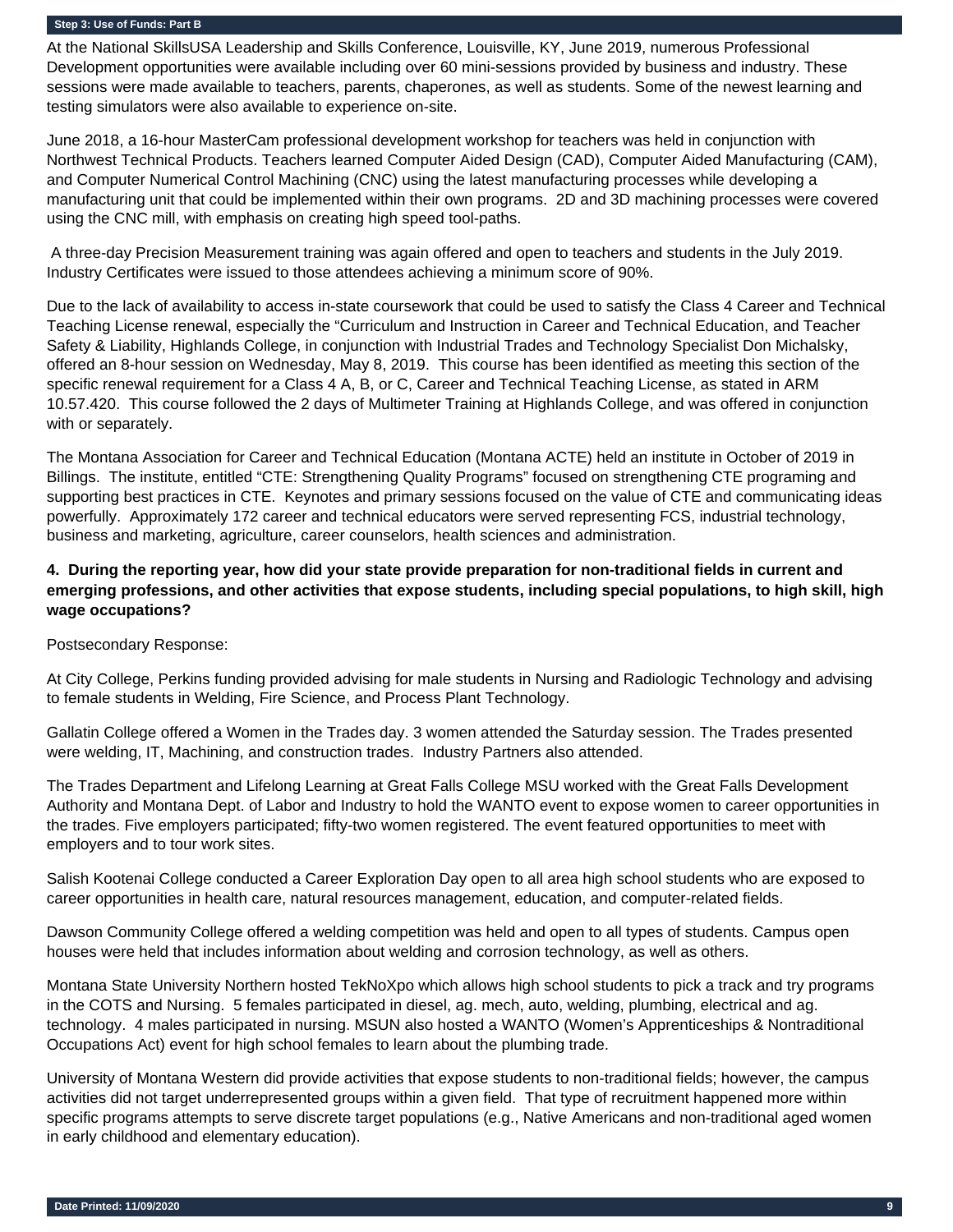Secondary Response:

Montana OPI Career & Technical Student Organizations actively sought non-traditional judges and guest speakers for their conferences last year, but this was funded through state legislative and organizational monies.

Family & Consumer Sciences - non-traditional monies were used to support the Montana FCCLA State Leadership Conference to encourage participation of males in the Family & Consumer Sciences field. Hour- long educational workshops were offered including topics such as Mission Mayhem, Taking Down Tobacco, Montana Farm to School, Public Speaking 101, Connecting Career Pathways, Technology Trends – Home Security Best Practices, Confidence is a Mindset, Cardio Dance Party, In Their Shoes: Teens and Dating Violence, Lessons Theater Can Teach Us about Leadership and What Happens When My Friend if Homeless. For the fourth year, we hosted the College & Career Readiness Fair which highlighted the non-traditional fields in FCS and other CTE areas to all attendees. The FCS Education Program Specialist, Megan Vincent, weaves throughout all professional development options conversation and awareness of gender neutral programs/classrooms and ways to market the FCS curriculum to both genders to work on increasing male enrollment in the FCS classrooms. Technical assistance was provided to the Montana ProStart Director; this program has a high level of male participation from the FCS classrooms.

Health Science Education - All health science teachers are providing career information by introducing non-traditional role models such as male nurses, male-female Life-Flight teams, and male radiologic technicians. This was done by collaborating with hospitals for job shadowing and through specific recruitment of HOSA judges for the State Leadership Conference that were representative of non-traditional areas. Industrial, Trades, and Technology Education - The annual SkillsUSA State Leadership and Skills Conference was attended by about 39% female students, who competed in not only Leadership Contests, but in Automotive Technology, Carpentry, Welding Technology, and Power Equipment Technology Contests.

In addition, female judges and assistants are utilized whenever possible during contest facilitation during the SkillsUSA State Leadership and Skills Conference. SkillsUSA leaders and chapter advisors use video segments from the State Leadership and Skills Conference to highlight skills being tested at the conference. These video clips are featured on the state's SkillsUSA website to illustrate female students competing in stereotypical male careers, such as Automotive Technology, Carpentry, Welding, and Power Equipment. Posters were used to raise awareness of non-traditional careers in Industrial, Trades, and Technology Education; and advisors displayed similar posters in their classrooms to encourage non-traditional participation. Many of the State Conference contestants were female competing in non-traditional events, of which numerous females were ranked in the top three contest positions.

The annual TEKNOXPO (techno-expo) conference was held in Havre, April 2018, for secondary teachers and students. This hands-on learning environment gave attendees the opportunity to experience state-of-the art technologies associated with programs available at MSU-Northern-College of Technical Sciences. Activities focused on Agriculture, Automotive, Construction and Diesel Technology careers. Teachers had the opportunity to interact and attend presentations offered by several major companies representing a variety of career areas. Many of the subjects addressed by industry were directly related to student preparation for entry-level employment within the correlated industry. Participating companies supplied virtual and physical equipment for teachers and students to explore a hands-on experience, including actual heavy equipment operation. The companies also offered tailored sessions for those students seeking additional career information. Basic entry-level skills were a recurring theme as well as emphasis on non-traditional employment opportunities. Over one-third of the participating students were female.

The activity featured several former MSU-Northern female program graduates, who are currently employed in non-traditional fields. They presented occupational information at this event related to their career field. These female presenters provided facts about employment opportunities for females in the Industrial Trades and Technology Education Pathways—specifically in Automotive, Diesel, and Welding careers. This strategic plan was put in place to help encourage females to explore more non-traditional coursework during their high school studies.

## **5. During the reporting year, how did your state provide support for programs for special populations that lead to high skill, high wage and high demand occupations?**

Postsecondary Response:

City College provided tutoring and advising for students with disabilities, tutoring for single parents, males in Nursing and Radiologic Technology.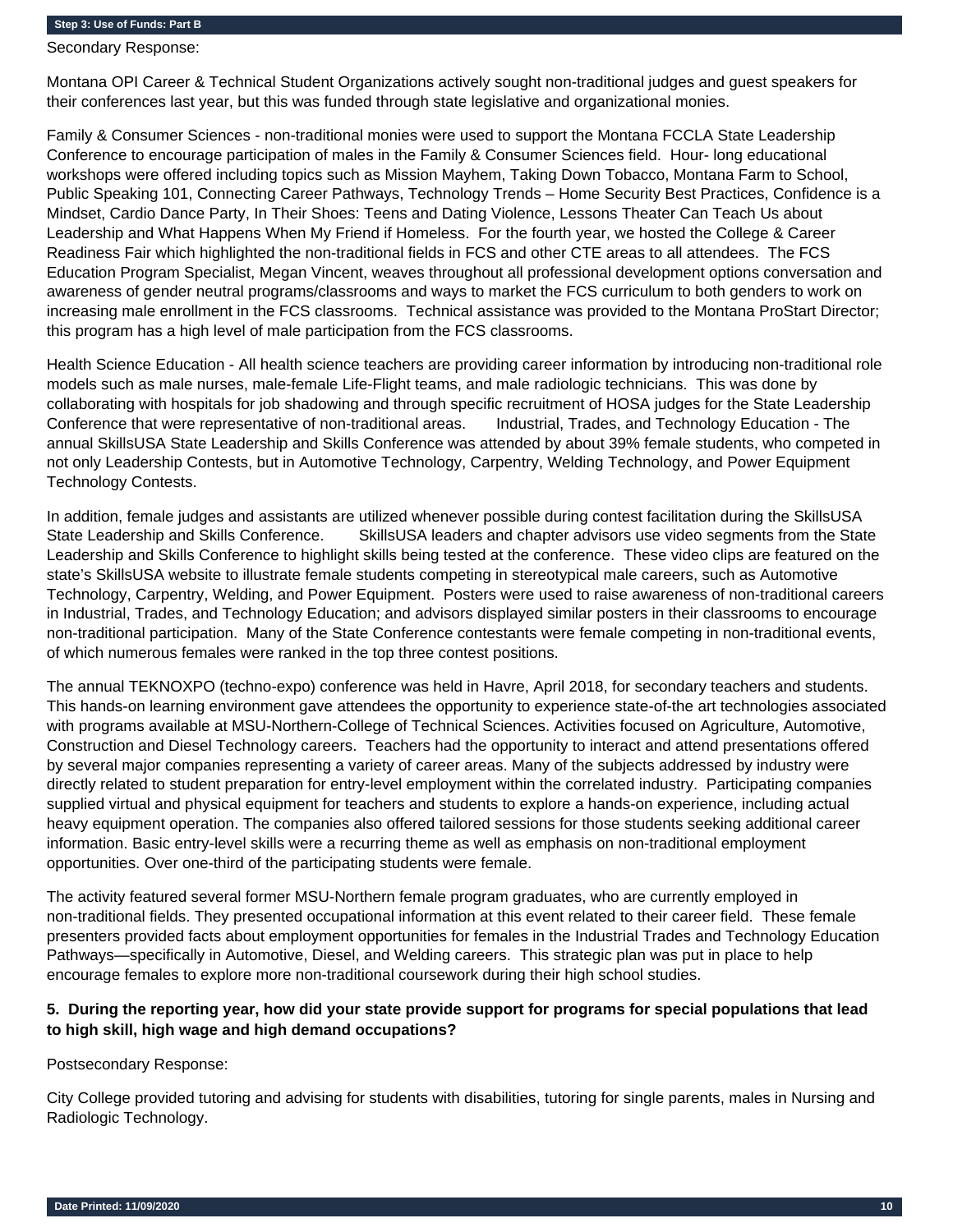Gallatin College students do include individuals with disabilities, single parents, economically disadvantaged, and all the populations listed in the questions. Perkins funding supported the stipend of a VISTA Campus compact staff, Gallatin College utilized this VISTA to develop relationships with community groups that served disadvantaged youth, HRDC, Alternative schools, and the Mental Health service provider. This VISTA's goal was to work towards improving access for disadvantaged, first generation, foster students to Dual Enrollment courses. One way this was done was to develop easy to understand accessible videos on how to apply and register for dual enrollment courses, these are located in our FAQ's on the Gallatin College website.

Great Falls College MSU used Perkins funding to support a part-time assistive technology assistant in disability service. This individual assists students with disabilities in using technology to help them with learning, studying, reading, testing, etc. Although no Perkins funds were used, GFC MSU also conducted a Start Smart workshop to provide students with salary negotiating skills.

Salish Kootenai College uses Perkins funding to support 5% FTE of the SKC Disability Counselor who provides services for CTE students who self-disclose disabilities and request counseling or accommodations.

Dawson Community College enrolled students in special populations into CTE programs in 2018-19.

Flathead Valley Community College supported integrated education and training for Adult Education students in Welding and Nursing. Perkins funds were also used for a library accessibility station to help students with disabilities access library resources, and to support a co-requisite tutoring program so CTE students who did not meet the prerequisite could still take their program math requirement.

Montana State University Northern is committed to increasing the rates of academic achievement, retention, and graduation among historically underrepresented students. This is accomplished by assisting them with short-term decision making and long term planning, as well as providing resources and individualized support services that facilitate their ability to become effective agents of their own learning and personal development. Tutoring and counseling services are available to the students year-round.

University of Montana Western offers support for all students via its Disability Services Office, Student Support Services Program, Financial Aid Office and Student Learning Center.

#### Secondary Response:

The OPI's CTE division continues to collaborate with the Special Education division through the State Improvement Grant (SIG) to recruit and/or facilitate the entrance and retention of special populations and disadvantaged persons into existing career and technical education programs or other education and training; and provide the targeted populations with an access point into a seamless, linked system that promotes their successful attainment of educational and career goals.

#### Industrial Trades and Technology Education

The Industrial Trades and Technology Education Specialist has met with Mr. Spika, and discussed several issues facing employers seeking entry level employees. Some applicants being high school graduates and some who have graduated from a secondary program.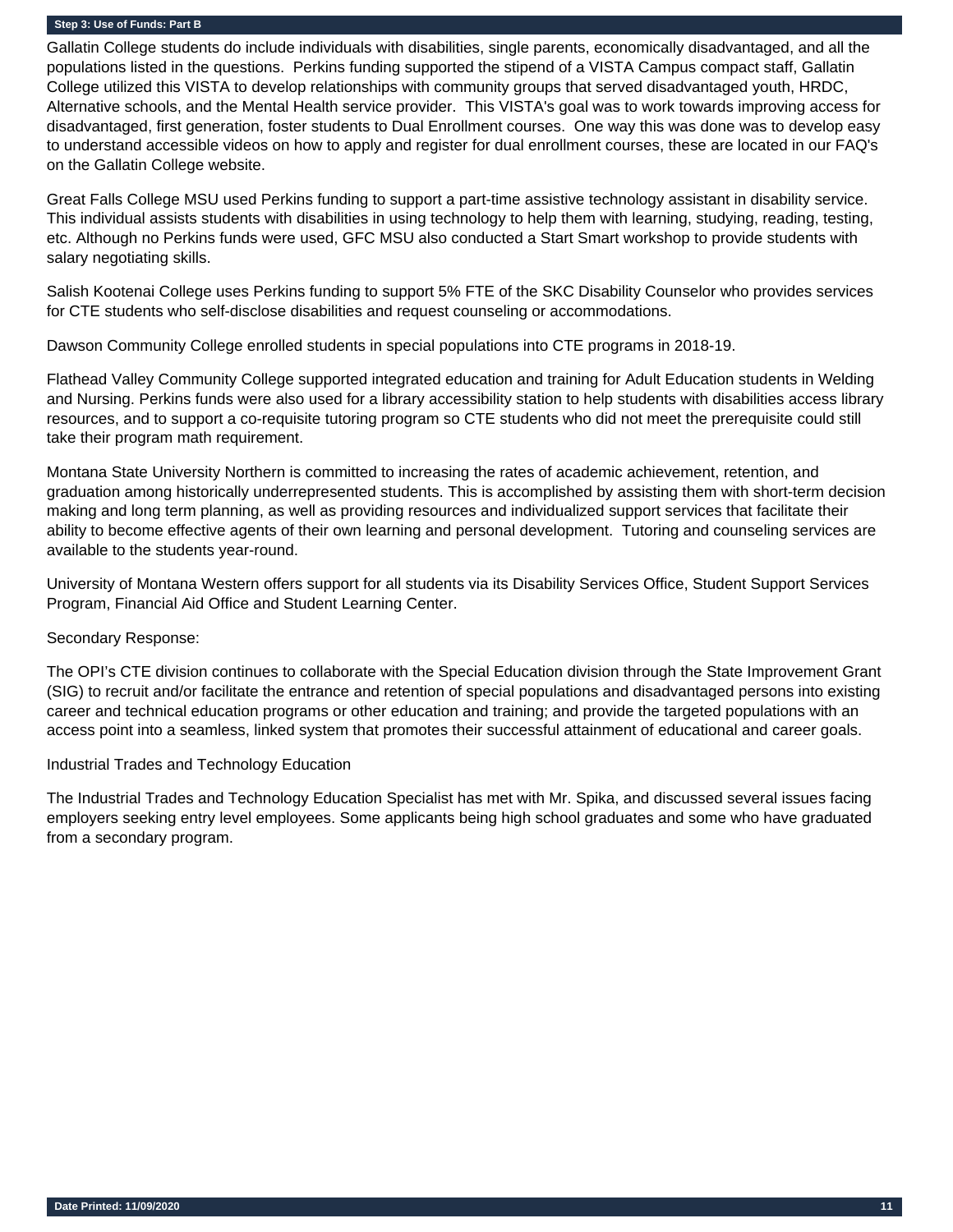OPI has supported the CTE program and SkillsUSA Chapter at Lewistown High School, the combination of which have contributed to entry level applicants at Spika Design and Manufacturing. Each September, Spika Design & Manufacturing in Lewistown, MT hosts over 500 students for an in-house, demonstration on manufacturing processes. Many of the undertakings were designed to be hands-on activities based on the grade level and allowing for Special Needs of the students. Spika Design & Manufacturing is a World-Class manufacturing company that specializes in the engineering and manufacture of structural aluminum products for such consumers as all branches of the military, aerospace, and manufacturing industries. All products and manufacturing processes meet ANSI and OSHA standards. Both male and female students were introduced to and experienced: Plasma Cutting, CNC Machining, Blueprint Reading, calculating and constructing devices requiring selection of gears (after watching the gears being made) to achieve a certain gear ratio, along with activities that included Electrical simulations. In addition, during the preceding evening, parents and instructors were offered a plant tour and given the chance to experience first-hand, the various stations that were set-up for students. Part of the agenda included a discussion which addressed employment opportunities for Special Population Students in manufacturing. Spika Design and Manufacturing is truly a visionary company who wants to educate students, instructors, parents, and councilors and to dispel the stereotype of past manufacturing practices, and how it has evolved into a high technology industry. Several of the current employees were introduced to Spika Design and Manufacturing through this activity.

The Health Care Industry has one of the highest job openings in high skill and high wage occupations in MT. Many of these unfilled job openings are in rural communities. By collaborating with rural Critical Access Hospitals and colleges, the health science education specialist designed year-long internship programs for high school juniors and seniors. In addition to the internship, dual credit coursework is available that will fulfill pre-requisite requirements for students entering health professions programs of study at the post-secondary level. Some locations also offer industry-recognized certifications in Nursing Assisting, Pharmacy Tech, and Emergency Medical Technician.

In Family & Consumer Sciences programs, there is collaboration with the Montana Restaurant Association to ensure there is an industry focus in culinary programs as well as expanded opportunities including statewide competitions, scholarships, work- based learning opportunities and dual enrollment. In August 2018, ProStart/Culinary students participated and work with world class chefs at the Vine and Dine in Big Sky, Montana.

During the DLS workshops that were held around the state in eight regions, teachers were given information about identifying homeless students according to the McKinney-Vento Act. The teachers were asked to ensure the students in their program were being identified so that they could receive the extra services that they may need to be successful, including assistance in purchasing materials such as work boots etc. that they may need to be successful in their CTE programs.

#### **6. During the reporting year, how did your state offer technical assistance for eligible recipients?**

State/Postsecondary Response:

Biweekly technical assistance calls were held for both the Perkins and Montana Career Pathways Coordinators.

OCHE hosted a full day technical training for the Montana Career Pathways Coordinators during the last academic year.

OCHE hosted a two-day technical training for the Perkins Coordinators during the last academic year.

Secondary Response:

CTE State Program Specialists continue to provide ongoing and consistent technical assistance to Montana stakeholders, including local high school teachers, counselors, administration, Perkins grant managers, and other personnel associated with all aspects of CTE. Onsite technical assistance is provided upon request at Perkins-eligible schools. Technical assistance is also offered via e-mail, webinars, conference calls, and Adobe Connect communications due to Montana's vast geographical distances.

CTAE Division Administrator, TJ Eyer, and Health Science Education Specialist, Renee Erlandsen, were leaders in the Missoula School District CTE Review that was requested by the Superintendent of the Missoula School District. The review focused on several CTE areas including leadership, program development that aligned with regional workforce needs, access and equity of CTE programs, curriculum and instruction, professional development, scheduling, advisement, dual-credit and work-based learning.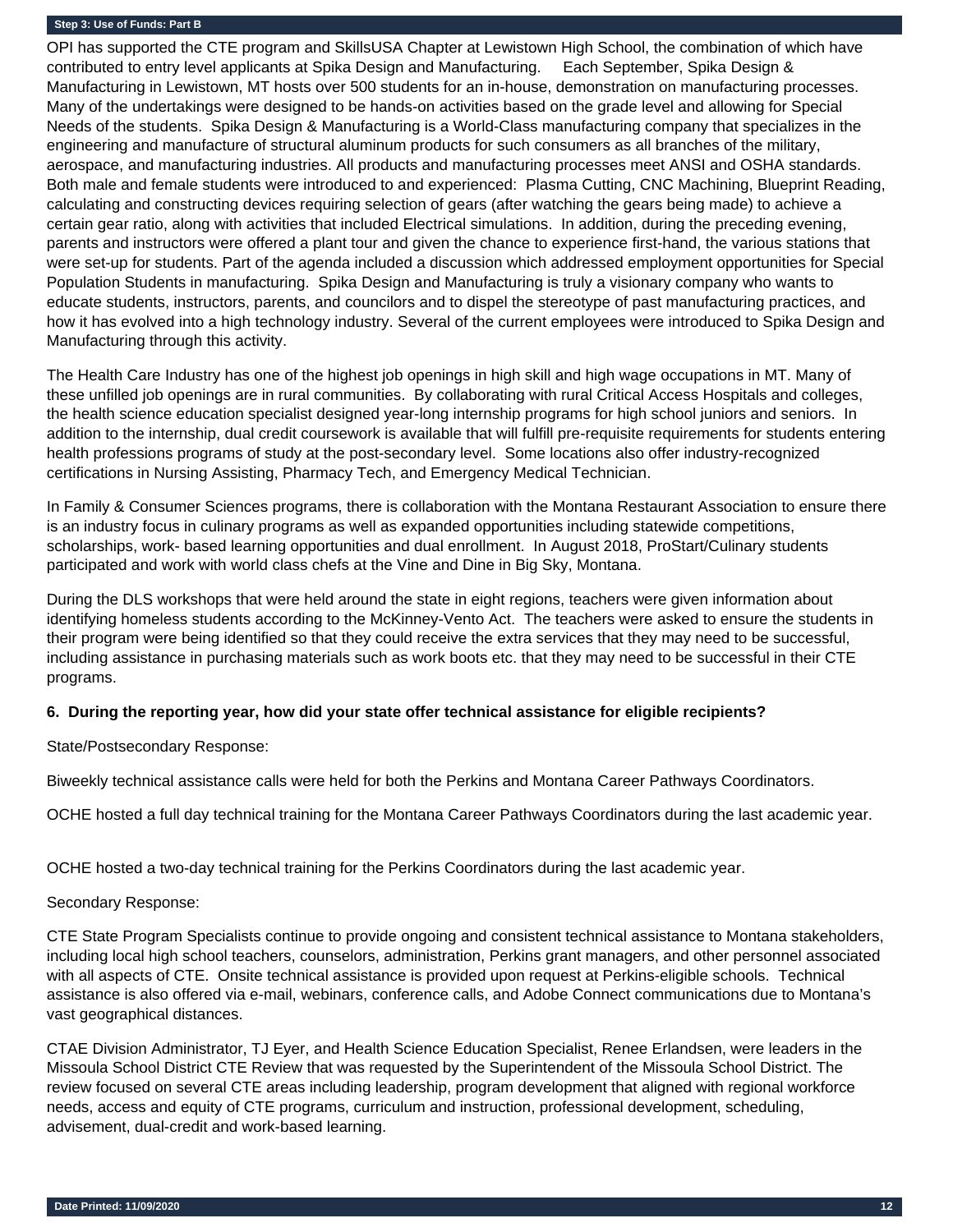During the year the Agricultural Specialist is available to program teachers through a variety of ways, one is a Google group, where teachers can pose curriculum and program questions. This is open to all teachers for response, but it also allows the specialist to monitor and assist in programs and areas as teachers need. There are also a series of meetings during the year; eight regional trainings where they can ask direct questions and updates are provided, there is a state-wide winter and spring meetings where the specialist can discuss reminders and upcoming dates and deadlines. During the year, several schools reached out to look at adding an agricultural education program or to revamp their current pathways and offerings. The Agricultural Education specialist spent time helping a new school system in East Helena develop their CTE Advisory Committee as well as helping to set up their offerings for an agricultural education program. The Billings Career Center adopted the Curriculum for Agricultural Science Education (CASE) in the previous year and were looking to expand their program. The Agricultural specialist assisted with the continuation and growth of the program in Billings. Because of the success of the CASE curriculum in both Billings and Sydney schools, we were able to host and train ten more teachers in the CASE curriculum. The assistance to the schools who have chosen to adopt this curriculum in their program has generated more interests and questions. Teachers, school counselors and administrators have reached out with questions throughout the year, some require an onsite meeting or visit to help with, others are cleared up with emails or phone calls. Many times, questions arise of teacher licensure and what course that allows teachers to provide as well as how that aligns with the Montana Career Pathways. Others are questions about work-based learning and ways to connect with other agencies and partnerships or how to incorporate it into the school day.

The Health Science Education Specialist continued to work with Missoula School district's CTE Taskforce for the school year to re-evaluate high school-workforce collaboration, course offerings, advisory committees, and funding streams for CTE.

CTE State Health Science Education Specialist, Renee Erlandsen, participated in the E-Grants Management System team and provided free regional technical assistance during work sessions on the Perkins grant application.

The Health Science specialist also piloted a hospital-based internship for a rural school that did not have a health science program in the school. Technical assistance extended to the hospital personnel as well as the school staff to fully integrate the learning experience between systems.

Family & Consumer Sciences Education Internship with MSU and OPI—Montana State University and the Office of Public Instruction offered a Family & Consumer Sciences Provisional Licensure/Internship as an alternate route to receive a FCS teaching license. This internship is designed to give current classroom teachers licensed in another subject area up to three years to work on their FCS endorsement while teaching FCS in a secondary school through Montana State University, the only post-secondary institution in Montana offering a FCS license program. Since Internship students are teaching and studying simultaneously, they require additional technical assistance from the FCS Education Specialist in terms of curriculum assistance/planning, finding classroom resources, searching for acceptable college courses approvable by MSU, informal mentoring and general help to help them finish successfully on time. In 2018-2019, about fifteen teachers were enrolled the program. FCS Education Specialist also sends out email newsletter updates at least twice a month to all FCS teachers that includes information on a variety of topics.

Business Education Specialist Eric Swenson produces a weekly e-newsletter which is sent out to all secondary business educators and a number of school administrators and secondary counselors. Within the e-newsletter is information regarding Perkins-related information and resources including data collections, funding requirements, Montana Career Pathways, business education and career and technical education curriculum resources, and professional development information and resources.

#### Industrial Trades and Technology Education

During the reporting time frame, the Industrial Trades and Technology Specialist provides continuous Technical Assistance to individuals and school districts. The demand for Technical Assistance usually increases in the fall due to the increase in Montana Class 4 Career and Technical Educator License applications, and for those people who possess that license, and need to meet criteria to renew their teaching license.

Technical Assistance also intensifies during the period when schools are submitting their Carl Perkins applications. Most questions involve the Budget Pages and allowable purchases using Perkins funds.

Technical Assistance is always part of the format offered during the New CTE Professionals Workshop, which is held each October at rotating locations, and occurs a day prior to the Montana ACTE Institute. Technical Assistance continues during the following days during the Montana ACTE Institute.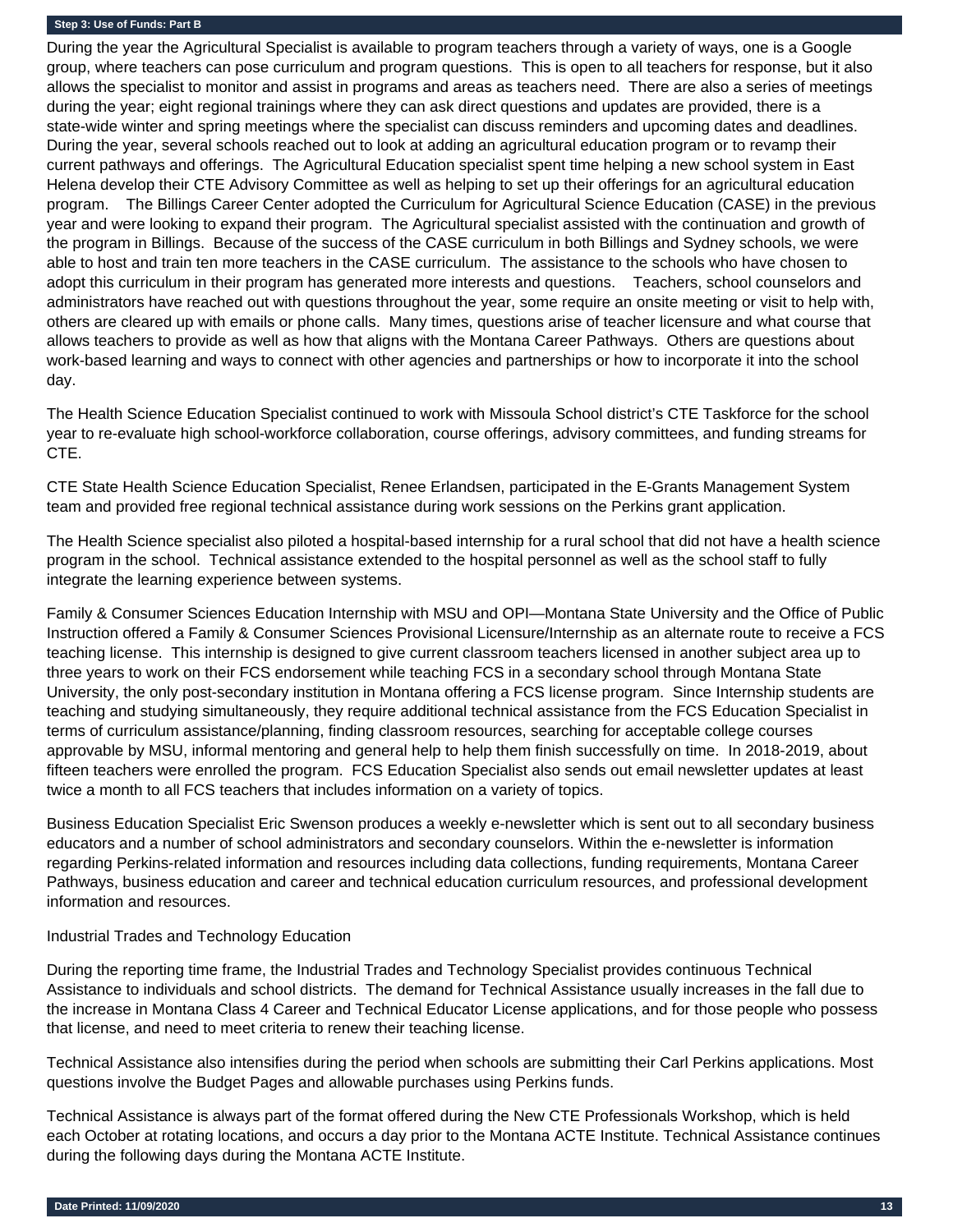School districts were divided among each of the OPI CTE Specialists, with each Specialist providing continuing Technical Assistance to each assigned school district, but also in establishing consultation and collaboration between the specialists concerning specific questions that differ between CTE program areas. Perkins Accountability Specialist, Christy Hendricks, provided clear and ongoing technical assistance throughout the year regarding general Perkins questions, Perkins grant application questions, as well as technical assistance for both the fall and spring CTE accountability data collections. Various electronic sources were used to provide this technical assistance such as: e-mail communication using the OPI Communication Server; FAQ's and written guides for data collection posted to the OPI website, phone calls and conference calls to individual school district personnel with questions about accountability data and Perkins requirements.

#### **7. Serving individuals in state institutions**

## **Part I: State Correctional Institutions**

## **Amount of Perkins funds used for CTE programs in state correctional institutions:**

2953.58

## **Number of students participating in Perkins CTE programs in state correctional institutions:**

104

## **Describe the CTE services and activities carried out in state correctional institutions.**

The Montana Correctional Enterprises offered an Adobe Certification Class to inmates working for the organization. All inmates who took the course had a verified high school education. The inmates all were working with Adobe at their jobs but did not have an industry recognized certificate. This allowed for the inmates to be more career ready upon release. The Pine Hills School provided equipment for both the welding program and the automotive program, which resulted in more students participating and earning college credit in these areas.

## **Part II: State Institutions Serving Individuals with Disabilities**

#### **Amount of Perkins funds used for CTE programs in state institutions serving individuals with disabilities:**

0

**Number of students participating of Perkins CTE programs in institutions serving individuals with disabilities:**

0

## **Describe the CTE services and activities carried out in institutions serving individuals with disabilities.**

An RFP was issued for grants used to serve individuals with disabilities in state institutions offering CTE programs. No grant proposals were submitted from institutions serving individuals with disabilities.

## **8. During the reporting year, did your state use Perkins funds to support public charter schools operating career and technical education programs?**

No

## **9. During the reporting year, did your state use Perkins funds to support family and consumer sciences programs?**

Yes

Secondary Response: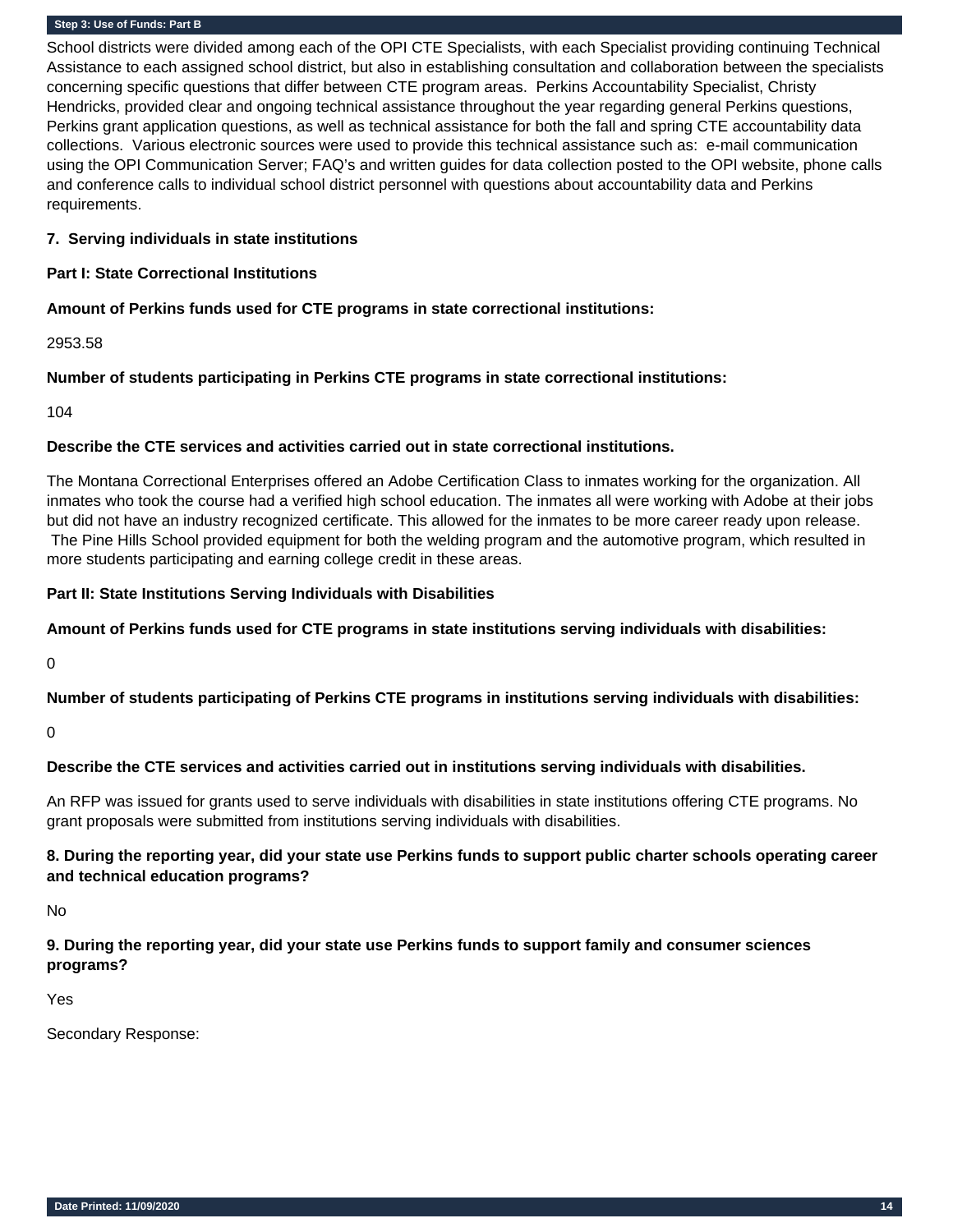As mentioned above, the FCS Education Specialist offered three day-long FCS Regional Updates in August 2018 as well as a five-day FCS Summer Conference with MSU & Montana FCCLA in June 2019. For this conference, OPI sponsored an integration technology specialist as a part of the programming. For the tenth year in a row, the FCS Specialist offered specific professional development in support of local family and consumer sciences programs. In addition, each month the FCS Specialist sent informational updates to all family and consumer sciences programs via e-mail. The updates included a variety of pertinent information including curriculum ideas, lesson plans, classroom resources, and state and national professional development opportunities. The FCS Specialist attended and presented at professional development conferences and meetings around the state to provide direct technical assistance to Montana educators. She made many technical assistance visits throughout the year and hosted a social networking group for FCS educators as a means to share ideas and/or get help from each other.

In October 2018, FCS Education Specialist Megan Vincent presented an OPI update to all FCS teachers in attendance at the Montana Association of Career & Technical Education Fall Institute, which included important deadlines, updates and resources.

Family & Consumer Sciences Education Internship with MSU and OPI—Montana State University and the Office of Public Instruction offered a Family & Consumer Sciences Provisional Licensure/Internship as an alternate route to receive a FCS teaching license. This internship is designed to give current classroom teachers licensed in another subject area up to three years to work on their FCS endorsement while teaching FCS in a secondary school through Montana State University, the only post-secondary institution in Montana offering a FCS license program. Since Internship students are teaching and studying simultaneously, they require additional technical assistance from the FCS Education Specialist in terms of curriculum assistance/planning, finding classroom resources, searching for acceptable college courses approvable by MSU, informal mentoring and general help to help them finish successfully on time. In 2018-2019, about fifteen teachers were enrolled the program.

## **10. During the reporting year, did your state use Perkins funds to award incentive grants to eligible recipients for exemplary performance or for use for innovative initiatives under Sec. 135(c)(19) of Perkins IV?**

Yes

This grant year eleven campuses were awarded one-year grants for \$50,000 to pursue a wide variety of activities outlined in the RFP for Montana's Reserve Fund competitive grants. These grants were awarded to Perkins eligible two-year programs, community colleges, and tribal colleges for Strengthening Montana Career Pathways projects. The objective of the Strengthening Montana Career Pathways grant is to grow and further develop the Strengthening Montana Career Pathways program in the State of Montana by providing students with a smooth transition from high school to college and careers. The grant focuses on the development and enhancement of Montana Career Pathways that include the following value-added activities for students:

1. The promotion of Montana Career Pathways and its website to increase statewide awareness and utilization.

2. Grow and enhance high-quality dual enrollment, work-based learning, and/or industry recognized credentials that support four or more different Montana Career Pathways in high schools state-wide. MCP work should align with regional workforce demand and the programs offered at the applicant institution.

3. The exploration and/or development of at least one apprenticeship and/or pre-apprenticeship that ideally integrates work-based learning and dual enrollment in areas of clear state or regional workforce demand.

## **11. During the reporting year, did your state use Perkins funds to provide career and technical education programs for adults and school dropouts to complete their secondary school education?**

Yes

State:

The Office of Public Instruction Adult and Basic Education Director chaired the Moving Pathways Forward Project. The goal of this project was the integration of adult education into broader career pathways system development at the state and local levels by building up the success and lessons learned from previous years. Efforts resulting from this project included: defining career pathways in Montana, identifying interagency partners, and identification of education and training services available. There have been ongoing communications with all partners and stakeholders.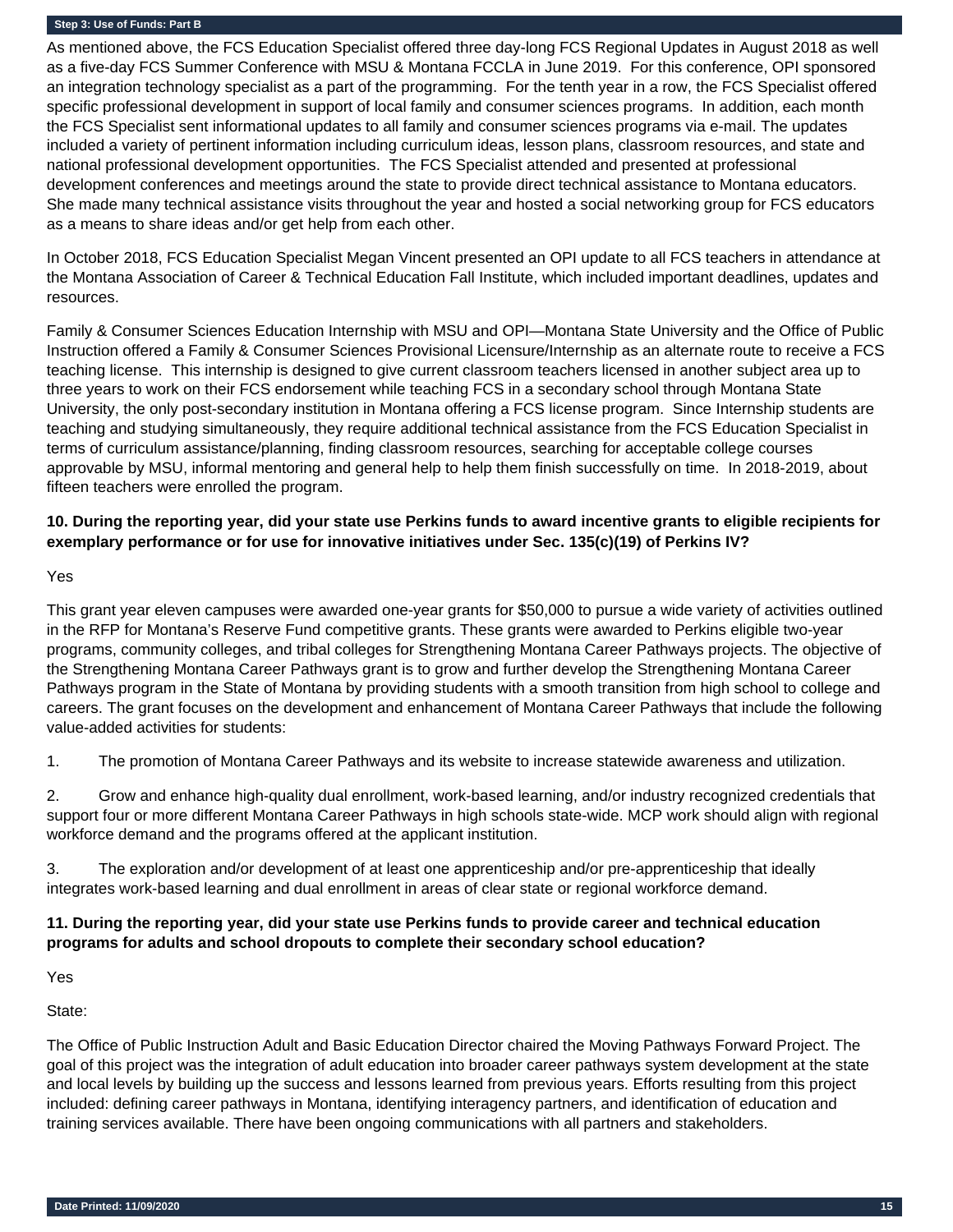**13P. During the reporting year, did your state use Perkins funds to provide assistance to individuals who have participated in Perkins assisted services and activities in continuing their education or training or finding appropriate jobs?** 

No